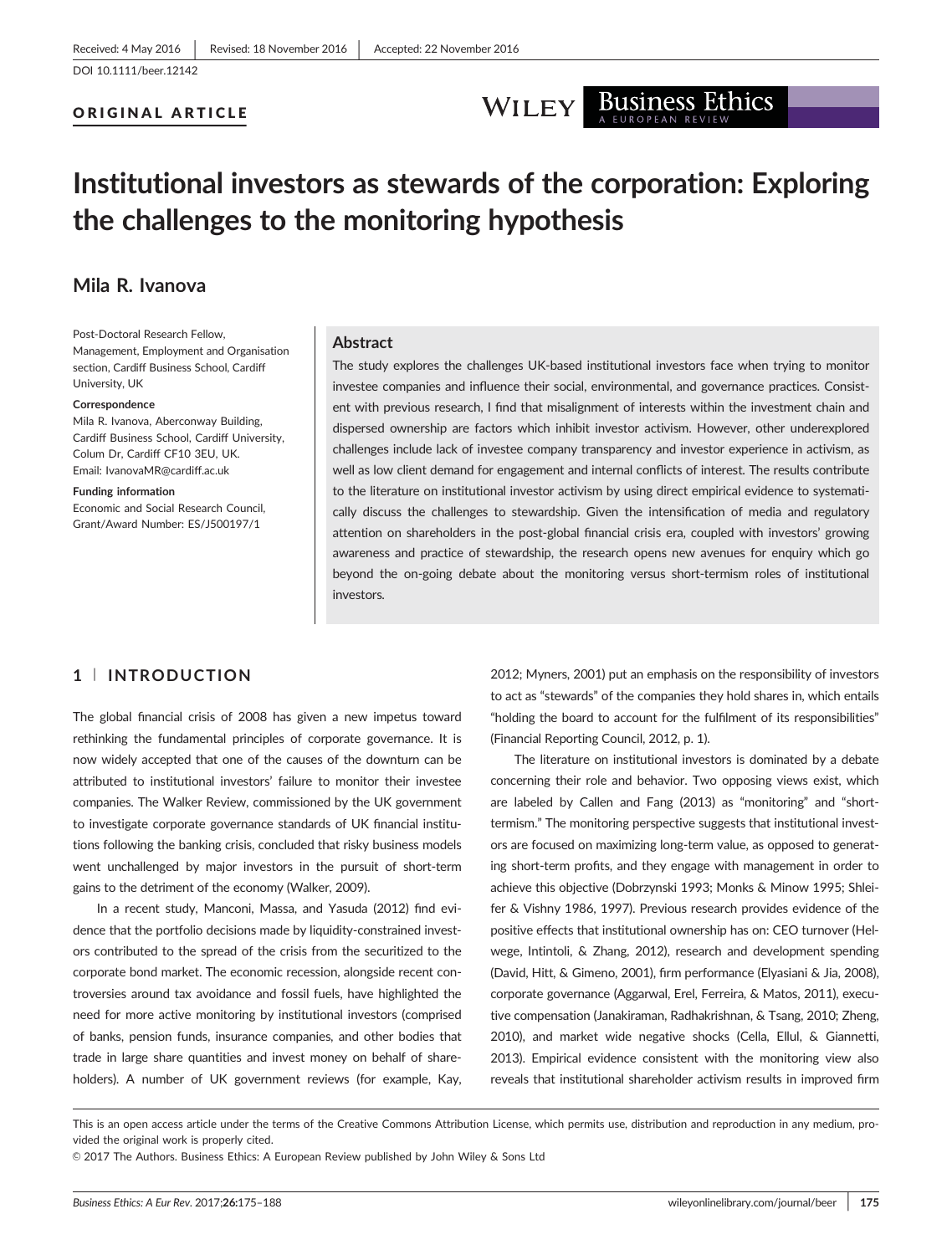#### WILEY BUSINESS Ethics A EUROPEAN REVIEW

operating performance and profitability (Dimson, Karakas, & Li, 2015), increased shareholder value (Becht, Franks, Mayer, & Rossi, 2010) and positive market reaction for the target firm (Cunat, Gine, & Guadalupe, 2012; Klein & Zur, 2009).

However, there are researchers who argue that investors do not engage with investee companies enough (Black, 1990), preferring to, in cases when monitoring is costly or time consuming, respond to a poor performance by just selling their shares (Coffee, 1991; Manconi et al., 2012). Ivanova (2016) explores some of the reasons why this trend is more pronounced in the UK than in the United States. Davis (2008) and Jackson (2008) observe an ownership paradox related to shareholders, whereby large institutions have traditionally adopted a passive approach and have refrained from challenging management's decisions. The short-termism perspective sees institutional investors as transient owners (Bushee, 2001), who have high turnover portfolios, are focused on short-term performance, and fail to act as responsible stewards of the corporation (Graves & Waddock, 1990; Yan & Zhang, 2009).

Over the last two and a half decades institutional investors, with their global diversified portfolios, have emerged as an influential actor in the capital markets (Wen, 2009) and have come to be regarded by some as a crucial driver of improved CSR performance across companies: "it is institutional investors (...) that are most likely to provide leverage on companies to improve their performance with respect to CSR" (Sparkes & Cowton, 2004, p. 54). As mentioned above, the importance of institutional investor stewardship for good corporate governance has been emphasized by the UK government, and the positive effect of monitoring has been well documented in the empirical literature. In addition, the public and the media have exhibited an increasing awareness of business ethics (Wen, 2009). Research conducted by Aguilera, Williams, Conley, and Rupp (2006) reveals that, compared with the United States, topics such as corporations and investors' social responsibility are more frequently discussed in the UK media.

The purpose of this study is to contribute to the monitoring versus short-term debate in the literature by going beyond what has traditionally been the focus of research enquiry. Previous studies have so far attempted to predict the effects of investor characteristics on the willingness to intervene and have tested the relationship between monitoring and different variables such as firm value, R&D, and executive compensation. However, another crucial question has been strangely neglected, given the rising emphasis governments, the media and the public have placed on prudent institutional ownership behavior. This overlooked question is "What are the challenges faced by active investors who are concerned about environmental, social, and governance (ESG) issues and who monitor corporate management to improve firm performance?" Understanding such challenges would be of relevance to researchers studying the behavior of institutional investors, as well as actors who endeavor to incite greater investor activism. Leaving the issue of passivity among shareholders aside, the main focus here is not on explaining the reasons for this passivity, but on understanding the challenges faced by engaged investors who endeavor to exercise control over investee companies. As such, factors such as short-term investment horizons, preference for exit over voice, and lack of universal belief in the link between monitoring and firm performance will not form part of the discussion. Here, the terms monitoring, shareholder/ investor activism, and active ownership are used interchangeably to denote the same activities related to "the use of ownership rights attached to ordinary shares to influence company management" (Sparkes, 2008). These activities encompass not only shareholder voting at annual general meetings (AGMs) and filing of shareholder resolutions (Sparkes, 2001), but also informal dialogue (or engagement) with corporate executives (Sparkes & Cowton, 2004), asking questions at an AGM, letter writing and publicity campaigns. In reality, monitoring and shareholder activism do not rely on a single strategy, but often involve a combination of key activities (see Ivanova, 2016). Therefore, the definition used in the study comprises investor actions that involve both private dialogue and public confrontation.

The findings are based on a detailed empirical investigation encompassing semi-structured interviews with institutional investors, socially responsible investment (SRI<sup>1</sup>) experts, and NGOs which engage with investors with the aim of inciting active monitoring behavior. Direct knowledge on the interactions between companies and investors, and the challenges faced by the latter, is scarce as engagement often takes place behind closed doors (Becht et al., 2010; Owen, Kirchmaier, & Grant, 2006). Even when present, discussions about the barriers faced by active owners are of a supplementary nature to the main research enquiry, the findings are speculative (Wen, 2009), based on quantitative survey data (McCahery, Sautner, & Starks, 2016), or focusing on only one activist institution (Becht et al., 2010; Carleton, Nelson, & Weisbach, 1998; Smith, 1996). The current paper helps to fill this knowledge gap by conducting a qualitative study centred on a question which it is hoped will open new research pathways within the monitoring versus short-termism debate. By not focusing on a particular case study, and instead eliciting the views of a wide range of investors, SRI professionals and other stakeholders (i.e., NGOs), the paper provides a more generalizable perspective of the challenges faced by active owners.

The study researches UK-based institutional investors since the UK has the strongest tradition of active ownership in all European countries and is recognized as a leader (Louche & Lydenberg, 2006), with the highest number of shareholder activist campaigns outside North America (Khorana, Hoover, Shivdasani, Sigurdsson, & Zhang, 2013). Shareholder activism is very context-specific, with factors such as the corporate governance system and regulatory environment of a given country having an impact on engagement dynamics. Therefore, limiting the geographical scope to institutions with headquarters in the UK enables a more in-depth exploration of the challenges to engagement in this particular context, by limiting complexity. The current paper also addresses an imbalance in the literature related to the higher quantity of studies exploring the phenomenon from a U.S. perspective. The generalization of findings beyond the UK is impeded by the context-specific nature of the phenomenon under study, but the results discussed here could be of use to other scholars in the future, who wish to make a comparison with empirical findings they have obtained in a different geographical context.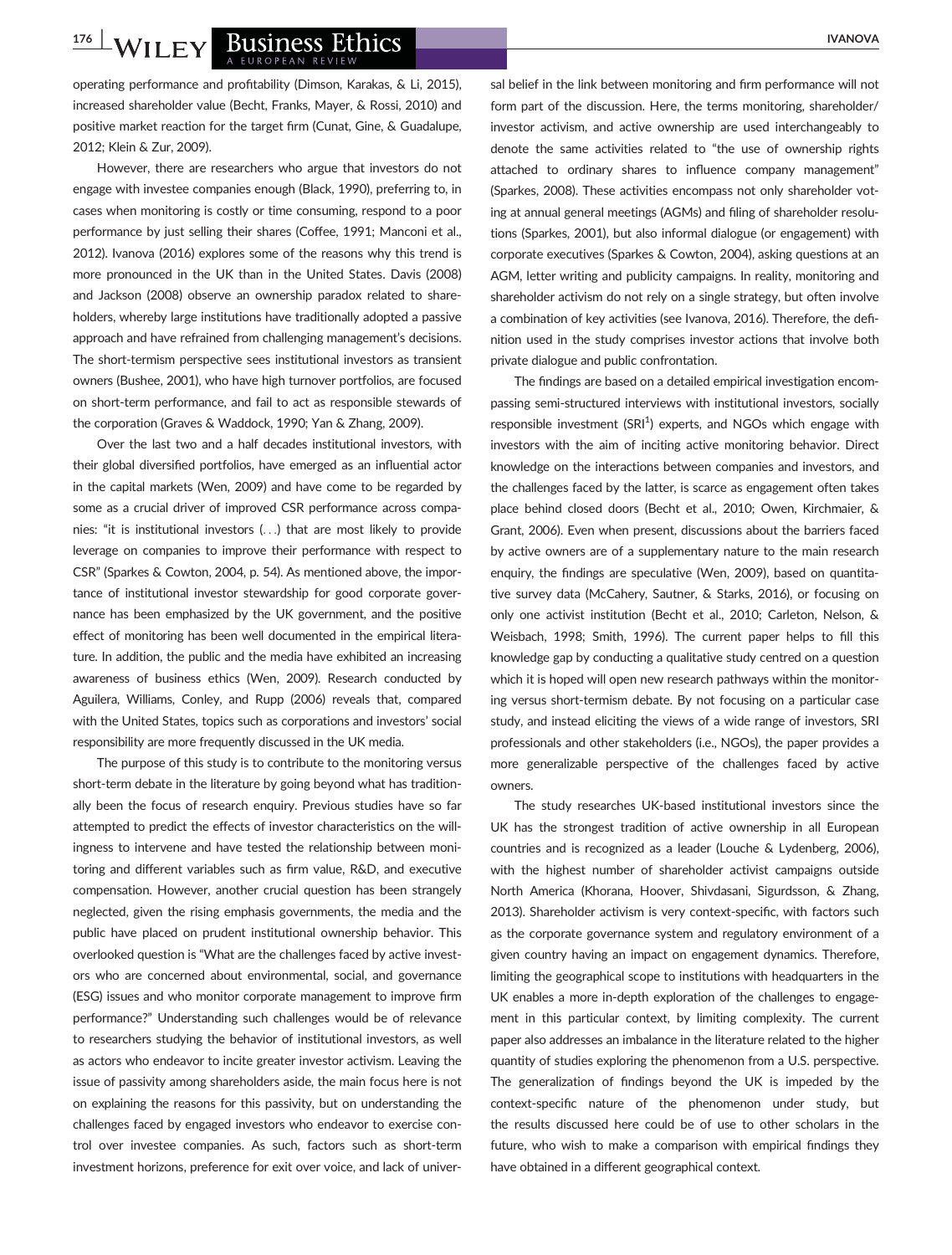This paper makes several contributions to the field of SRI from a theoretical, empirical, and practical standpoint. First, the research provides direct empirical and qualitative evidence of institutional investors' perceptions of the impediments to stewardship. Second, in a recent special issue of Business Ethics: A European Review, Campbell and Cowton (2015, p. 5) ask: "Why is it of interest, for example, if two particular variables are correlated?" and "If ethics does not pay, so what?" In response to this, the study goes beyond what has traditionally been the focus of research enquiry—the correlation between different variables—and contributes to the monitoring versus short-term debate in the literature by expanding the remit of research questions. Third, I contribute to the work of Juravle and Lewis (2008) who created a framework identifying impediments to responsible investment (RI) on three levels: institutional, organizational, and individual, by providing empirical evidence for the existence of some of these challenges and by expanding the framework through discussing impediments not previously observed in the literature. Fourth, the study offers a broader perspective on challenges to action across different types of investors, thus expanding Sievanen's (2014) work which has a specific focus on pension funds. Moreover, the study has practical implications as it provides information which could aid policy makers in designing incentives for RI. The insights generated here could also be of value to various stakeholders engaging with investors such as unions and NGOs.

The empirical results reveal that the five main barriers that inhibit institutional investor monitoring of the corporation are: misalignment of interests within the investment chain; poor company transparency on ESG issues and lack of investor experience in shareholder activism; internal conflicts of interest; diversified portfolios and resource scarcity; and client inertia. The paper is organized as follows. Section 2 explores the rise and growing significance of institutional investor ownership and activism. Section 3 reviews prior literature on the propensity of institutional investors to act as monitors and the effects of monitoring behavior. Section 4 describes the research methods, sample and data analysis technique. Section 5 presents the main empirical findings. Section 6 outlines the implications of the research and concludes.

#### 2 <sup>|</sup> INSTITUTIONAL OWNERSHIP AND ACTIVISM—RISE AND SIGNIFICANCE

Until the early 1960s, individuals dominated the activist landscape in the UK as they held close to 55% of all the shares (Office for National Statistics, 2012, see Figure 1). This trend has changed drastically as individuals now hold 10.7% of UK equities. Figure 1 shows that, from the 1960s onward, institutional investors substantially increased their equity exposure. Historically, the ownership structure of the U.S. stock market has developed following similar trends (see Gillan & Starks, 2007). More recently, as a result of globalization, UK equities held by foreign institutions have increased sharply post-1994 and they are currently at the top of the list, holding 53.2% of the equity market as of 2012.

At a more granular level, Table 1 explores the historical stock market ownership patterns of some of the biggest institutional investors such as pension funds and insurance companies.

By the 1990s pension funds and insurance companies were the most prominent holders of equity, accounting for more than half of the total (see Table 1). Although their ownership stake in the market has decreased, they still hold a significant proportion of shares (11% of the value of the UK stock market, Table 1). Furthermore, since the late 1990s, hedge funds (which form part of "other financial institutions") have become prominent actors in the shareholder activist arena (Greenwood & Schor, 2009). However, they focus on corporate governance rather than on ethical issues and pursue activism as a profitmaking strategy (Kahan & Rock, 2007), engaging with company directors with the objective of unlocking shareholder value. Overall, over the last 30 years, there has been a noticeable concentration of corporate ownership in the hands of institutional shareholders (Goergen, 2007) who, as Clark and Knight (2006) reveal, hold 70% of all listed equities in the UK.

A number of high-profile corporate scandals in the Anglo-Saxon world toward the end of the 20th century, such as Enron and World-Com in the United States and BCCI in the UK and, more recently, the



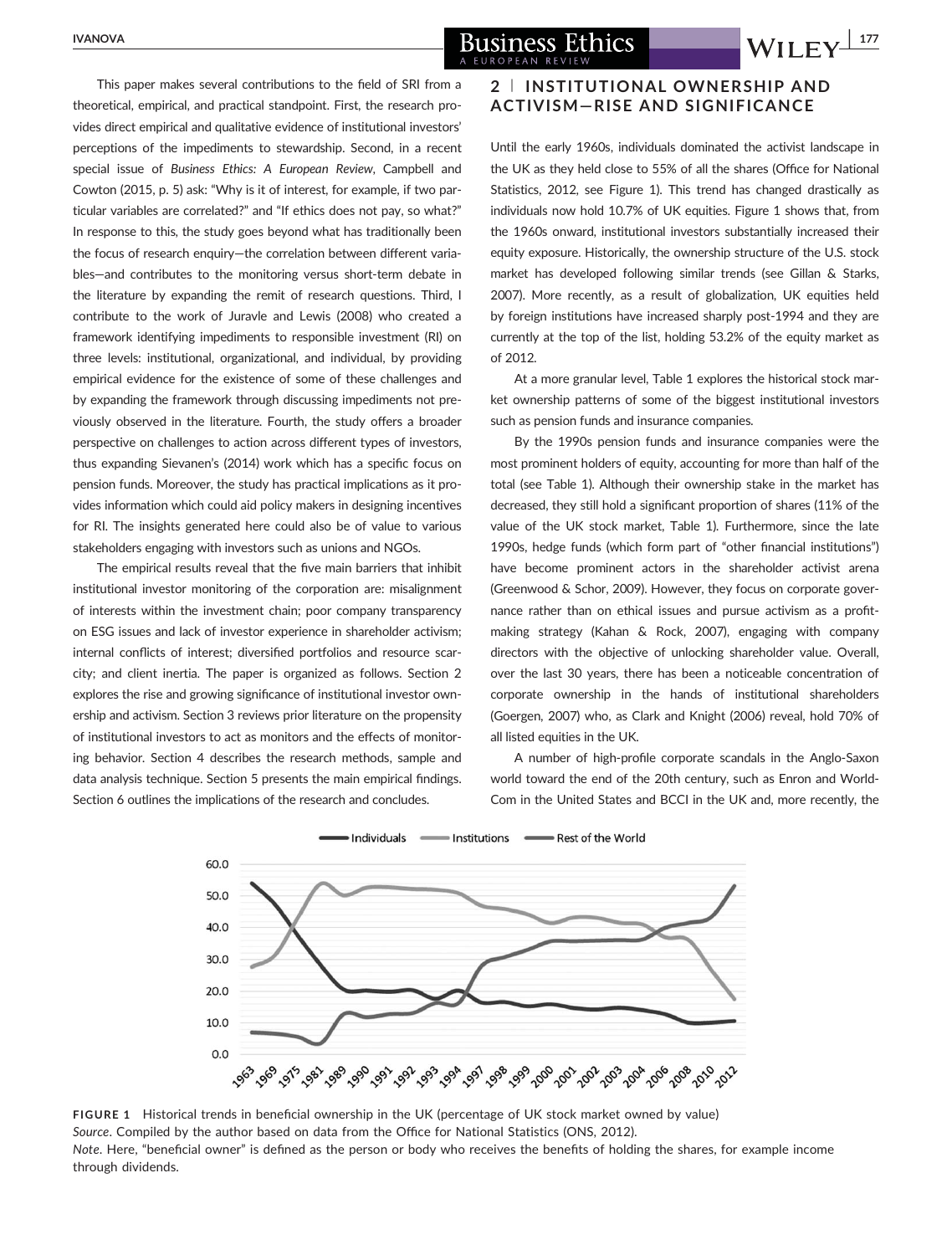## II EY Business Ethics

TABLE 1 Historical trends in ownership (UK): insurance companies, pension funds, and financial institutions (percentage of stock market owned by value)

|                                                                     |  |                               |  | 1963 1975 1981 1991 2001 2008 2010 2012 |  |
|---------------------------------------------------------------------|--|-------------------------------|--|-----------------------------------------|--|
| Insurance<br>companies                                              |  | 10.0 15.9 20.5 20.8 20.0 13.4 |  | 88 62                                   |  |
| Pension funds 6.4 16.8 26.7 31.3 16.1 12.8 5.6 4.7                  |  |                               |  |                                         |  |
| Other financial 11.3 10.5 6.8 0.8 7.2 10.0 12.3 6.6<br>institutions |  |                               |  |                                         |  |

Source. ONS (2012).

global financial crisis, have led to a greater recognition of shareholders' responsibilities as owners. As a result, active ownership has seen a rise —in a recent study, Kolstad (2016) reports a change in institutional investors' approach toward engagement as a preferred SRI strategy. Similarly, citing data from Eurosif (2012), Sievanen (2014) indicates that, not only has responsible investment grown substantially, but more than 90% of the RI market comprises investments by institutional investors. A report published by Citi's Financial and Strategy Group in 2013 describes shareholder activism as "a sweeping trend that has spread to companies in all sectors and of all sizes, and increasingly, across all geographic regions" (Khorana et al., 2013, p. 1). The latest "Annual Review of Trends in Shareholder Activism" indicates that a total of 551 companies worldwide were subjected to activist demands in 2015, up 16% from the 344 recorded in 2014 (291 in 2013) (Activist Insight, 2016). In the UK context, 58 companies faced a public demand from activists, up from 44 in 2014 and 54 in 2013. Engagement and voting as a strategy has also experienced significant growth across Europe, with a 36% increase per annum from 2011 to 2013, reaching 3.3 trillion Euro in 2013 (Eurosif, 2014). Taking into account these figures, it could be argued that large institutional investors can and have started to play a role in encouraging responsible corporate behavior. The next section explores the literature with a view to reviewing the antecedents of activism and its effects on corporations.

#### 3 <sup>|</sup> THE ANTECEDENTS AND EFFECTS OF MONITORING—EMPIRICAL EVIDENCE

The literature on institutional investor activism can broadly be divided into two strands which are briefly discussed here—namely, the effects of different investor characteristics on the propensity to monitor corporate behavior and the impact of investor stewardship on different variables such as firm performance, shareholder value, CEO turnover, among others.

The empirical literature which explores the antecedents of investor voice discusses factors such as the investment horizon, the size of institutional investors and the liquidity of a portfolio's firm stock, in an effort to explain why certain institutions act as monitors and others do not. However, the resulting findings are often ambiguous and contradictory. For example, the investment horizon of institutional investors is one characteristic considered to have an impact on active ownership.

On the one hand, it is believed that long-term, or dedicated (see Bushee, 1998), shareholders have an incentive to monitor the corporation as they are more interested in long-term profitability and likely to still hold the shares when the corresponding benefits arise (Chen, Harford, & Li, 2007; Neubaum & Zahra, 2006). On the other hand, short-term, or transient, investors such as hedge funds may have greater incentives to intervene and may do so more often in pursuit of short-term profits at the expense of long-term firm value (Bratton & Wachter, 2010).

The size of an institutional investor can also determine its propensity to be an active owner. Generally, investors with bigger stakes in their investee companies have higher monitoring incentives as their influence and resulting benefits from activism increase (Shleifer & Vishny, 1986). Furthermore, some believe that the liquidity of portfolio holdings attenuates the intensity of institutional investor monitoring (Almazan, Hartzell, & Starks, 2005), because it encourages shareholders to divest rather than intervene (Back, Li, & Ljungqvist, 2015). At the same time, Faure-Grimaud and Gromb (2004) find that higher liquidity can incentivize monitoring behavior as investors are able to reap the benefits of their engagement with companies, if they have to sell their shares prematurely.

Differences in regulations and corporate governance regimes may also explain variations in the degree of investor monitoring. The Anglo-American model of corporate governance (the UK being an example of a country that adopts it), is often contrasted to the Continental European corporate governance model (Becht & Roell, 1999; La Porta, Lopez-de-Silanes, Shleifer, & Vishny, 1998). Wen (2009) cites two characteristics of the Anglo-American corporate governance model which minimize the incentives for investors to monitor corporate performance—the fixation on shareholder value and the highly diffused ownership structure of corporations.

Apart from the antecedents outlined above, researchers have dedicated attention to analyzing the impact of monitoring on various aspects of the corporation. Callen and Fang (2013) provide empirical evidence that more stable institutional investors act as monitors and reduce future stock price crash risk, because they prevent management from hoarding bad news. In a similar vein, Cella et al. (2013) argue that investors with short-term horizons amplify the effects of market-wide negative shocks by demanding liquidity. Dimson et al. (2015) examine the highly intensive ESG corporate engagement activities at U.S. public companies between 1999 and 2009. The findings reveal that successful engagements generate cumulative abnormal returns of  $+7.1\%$ . The research provides evidence that monitoring leads to improved accounting performance and governance of the targeted firms. The effects of monitoring on corporate governance are also explored by Aggarwal et al. (2011) who analyze the portfolio holdings of institutional investors across 23 countries over the period 2003–2008. They conclude that the greater presence of institutional ownership translates into higher likelihood of dismissing poorly performing CEOs, leading to improvements in valuation over time. Monitoring is also found to positively impact R&D spending as suggested by David et al. (2001) who conclude that institutional activism increases R&D inputs over the short term and the long term.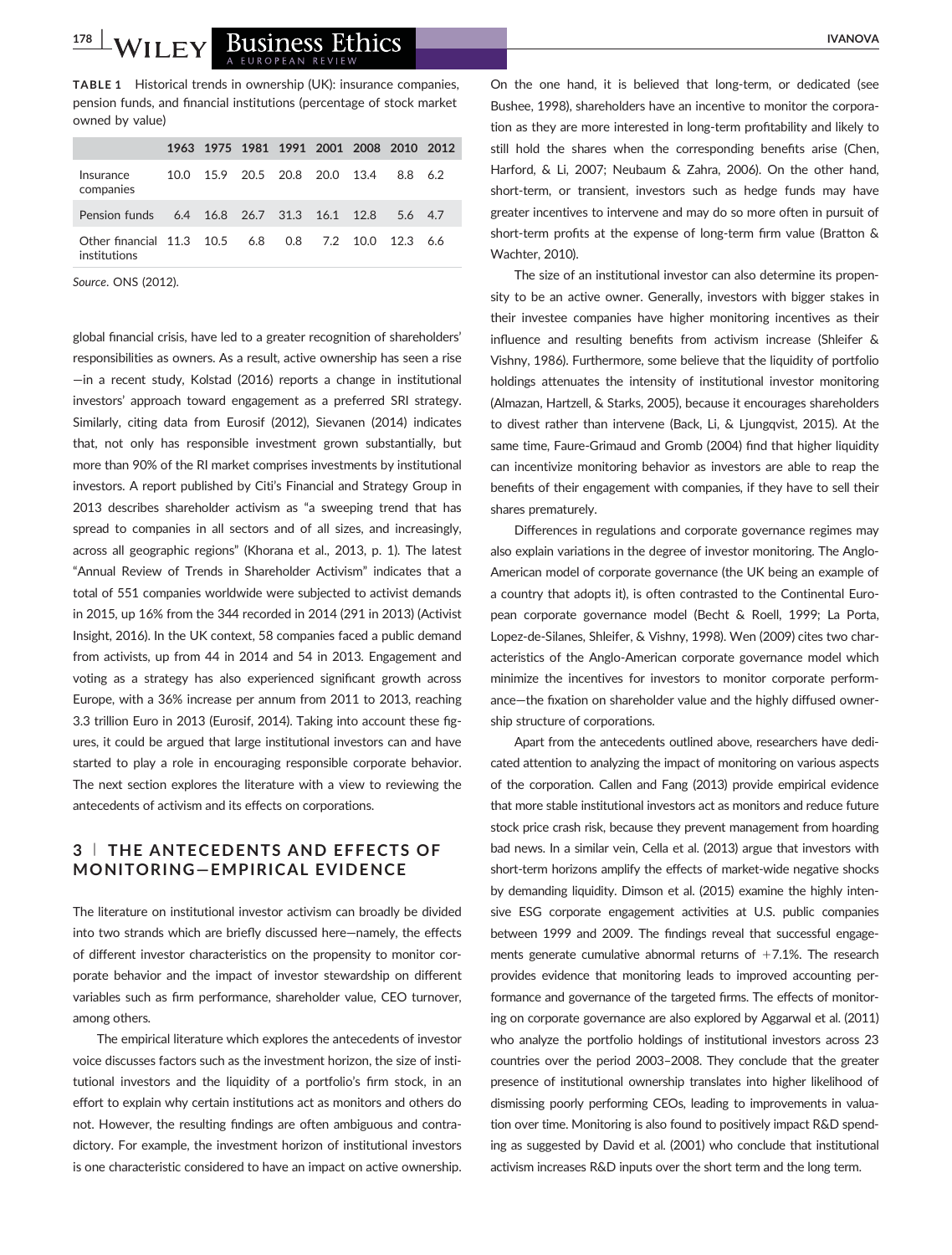institutions.

 $\frac{NANOVA}{NANOVA}$  Business Ethics  $\frac{179}{NII}$ A EUROPEAN REVIEV

#### 4 <sup>|</sup> QUALITATIVE RESEARCH METHODOLOGY

Direct knowledge of the interactions between institutional investors and portfolio firms is limited, especially in the UK context, where engagements (private dialogue) occur behind-the-scenes (Becht et al., 2010; McCahery et al., 2016). Therefore, the preferences and obstacles faced by investors are difficult to observe. Since the challenges to institutional investor stewardship are relatively unexplored (Sievanen, 2014), in-depth qualitative interviews served as an appropriate research methodology (Strauss & Corbin, 1990). In addition, given that the research is exploratory in nature and seeks to identify a variety of factors that have an impact on active ownership, the qualitative method surpasses the problems of categorical imposition typical of survey research and represents respondents' views more accurately (Alvesson & Deetz, 2000). Due to the nature of the enquiry, which required gaining insight into conditions of great complexity, the researcher needed to be able to adapt the interview questions and follow up issues as they arise. The flexibility afforded by the semi-structured interview facilitated this process (Bryman, 2008; Lewis and Nicholls, 2014). Similar qualitative methods have also been used by researchers examining the impact of shareholder activism (Hoffman, 1996; O'Rourke, 2003) and the shareholder activist strategies of NGOs (Sjostrom, 2007). In a multidisciplinary review of the literature on monitoring and activism, Sjostrom (2008) highlights the need for more empirical qualitative studies. Moreover, in a recent special issue on research methods in Business Ethics: A European Review, Campbell and Cowton (2015) emphasize the need for more qualitative research in the field, calling into question the often implicit assumption that a study has to be quantitative to be robust and legitimate.

#### 4.1 <sup>|</sup> Data collection

Altogether, 25 face-to-face interviews were conducted with UK-based institutional investors (both SRI and mainstream), NGOs working with investors as part of their shareholder activist campaigns, service providers, and experts in the field of responsible investment. Table 2 provides a list of the organizations and individuals participating in the research. All interviews lasted between 40 and 90 min. They were digitally recorded and transcribed verbatim. Interviewees were reminded that their confidentiality will be safeguarded and that the researcher

sought their honest opinions (Oberseder, Schlegelmilch, & Gruber, 2011).

A design of an interview schedule preceded the beginning of the data collection process. Emerging questions, which elicit further elaboration and facilitate the exploration of leads, were also asked (Gubrium & Holstein, 2002). All interviews were conducted in the participants' natural work environment with a view of contextualizing the research findings and enhancing ecological validity (Creswell, 2003). The sample size reflects the author's desire to do justice to the richness of the qualitative data collected in the analysis by avoiding the pitfall of unnecessarily including a large sample. Instead, the focus was on quality, with the primary concern being to secure a sample which is highly rich in terms of constituents and the diversity it represents.

The initial set of questions in the interview guide allowed for a general discussion of the challenges to institutional investor monitoring of the corporation. Next, interviewees were asked to identify examples from their own practice based on specific interventions they have been involved in (i.e., obstacles faced by activist investors when monitoring portfolio companies; challenges to stewardship as reported by NGOs which work in collaboration with investors on ESG campaigns, and observations from service providers and independent consultants based on their investor clients' experience). In addition, questions were asked regarding the role of legislation for remedying the challenges and other steps that could facilitate effective monitoring.

#### 4.2 <sup>|</sup> Interview sample

As the research has a UK focus, the participants were recruited from the UK. Most were based in London, reflecting the importance of the City as a major international financial center. Initial sampling was conducted by establishing a link with the leading charity in the UK working in the area of shareholder activism, which has extensive contacts in the investment and NGO communities (ShareAction). The first interviews were conducted based on referrals by ShareAction, and subsequent data collection was managed through a mixture of snowball and purposive sampling. The participants worked across a wide range of industries, including financial services and insurance, not-for-profit, consultancy, and academic to provide a more comprehensive perspective on the challenges to active institutional ownership. This sampling approach provides an opportunity to consider the behaviors and knowledge of different key stakeholders, which in turn makes the research robust and rich, shedding light on divergent aspects of the research question and avoiding bias (Ritchie, Lewis, Elam, Tennant, & Rahim, 2014). The institutional investors that took part in the study comprised both large mainstream investors and smaller SRI-oriented investors. There were a total of eight interviews with investors and investor coalitions (three with asset owners, four with asset managers, and one mixed), nine interviews with NGOs, three interviews with independent responsible investment consultants, four interviews with consultancy and research organizations specializing in providing services to investors, and one interview with an academic expert in SRI (see Table 2 which lists all interviewees in anonymized form). One possible limitation of snowballing sampling lies in the possibility to be left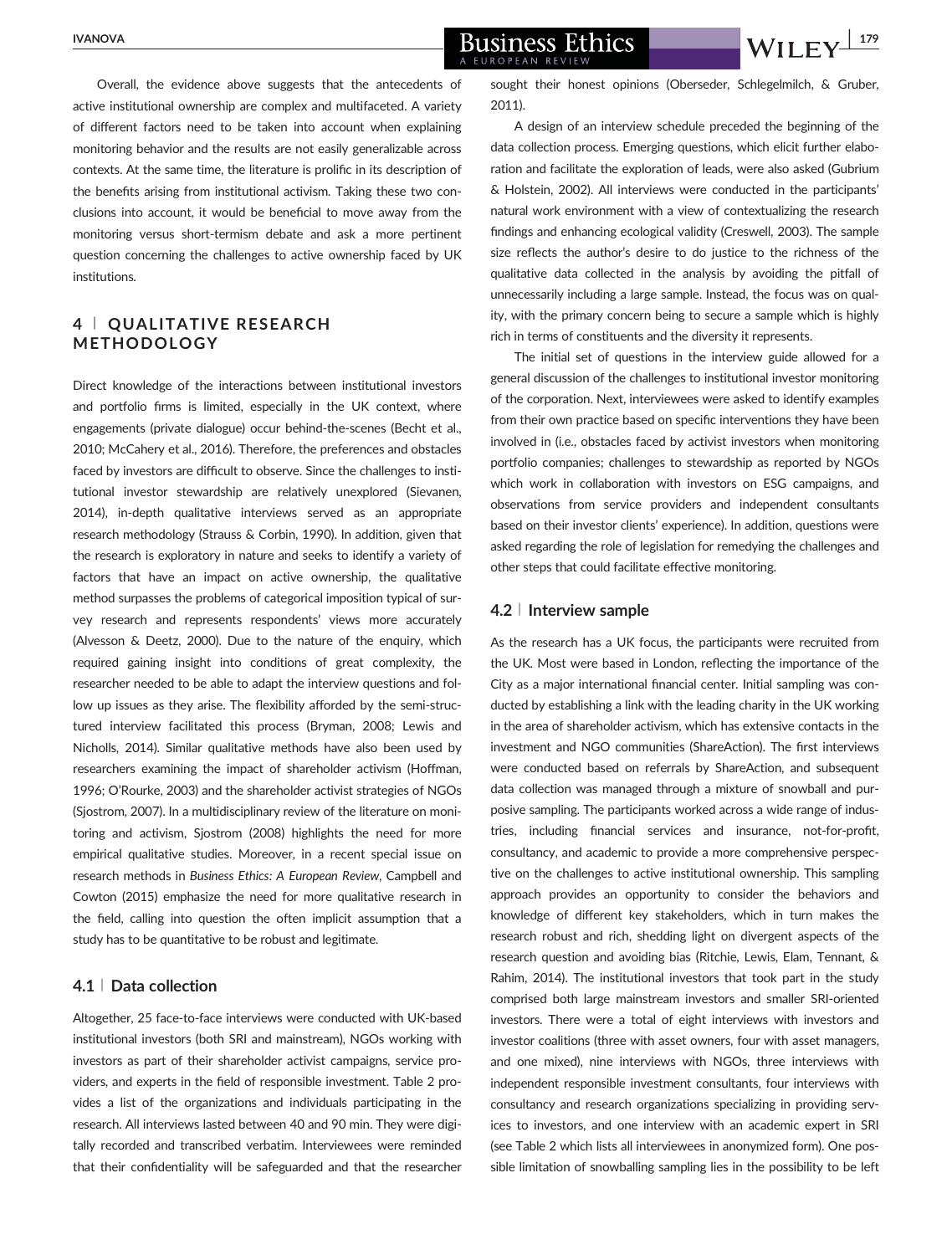# 180 WILEY Business Ethics WAND A EUROPEAN REVIEW

#### TABLE 2 Interview participants

|                | Organization                                                                                                                                                                                     | <b>Position of interviewee</b>                                                                                                                                                                                                   |
|----------------|--------------------------------------------------------------------------------------------------------------------------------------------------------------------------------------------------|----------------------------------------------------------------------------------------------------------------------------------------------------------------------------------------------------------------------------------|
| 1              | A large SRI asset owner with set ethical investment policy and a<br>track record of monitoring investee companies.                                                                               | Ethical and responsible investment professional.                                                                                                                                                                                 |
| $\overline{2}$ | One of Europe's largest asset management companies based in the<br>UK and invested across all major asset classes.                                                                               | A specialist in active ownership and stewardship.                                                                                                                                                                                |
| 3              | An asset management company managing investments for charities,<br>the public sector, and religious organizations.                                                                               | A member of staff responsible for the ethical and responsible<br>investment strategy and engagement activities of the fund.                                                                                                      |
| 4              | A church-based investor coalition of asset owners with a focus on<br>issues of business, human rights, and environmental stewardship.                                                            | A senior staff member, overseeing the strategy of the organization.                                                                                                                                                              |
| 5              | An independent grant-making organization funding a change<br>toward a better world in the UK and Ireland. As an asset owner, it<br>holds a portfolio of investments in UK and overseas equities. | A member of staff responsible for the trust's investment strategy.                                                                                                                                                               |
| 6              | An investment management company with a long-term focus on<br>listed consumer sector businesses in emerging markets.                                                                             | ESG analyst.                                                                                                                                                                                                                     |
| 7              | A global asset management firm, whose assets under management<br>amount to almost $£274$ billion across a range of funds, with $£21$<br>billion of assets in UK equities.                        | A senior staff member leading the monitoring activities of the firm.                                                                                                                                                             |
| 8              | Voluntary global network of pension funds, asset managers and<br>insurers working to advance responsible investment.                                                                             | A member of staff who works closely with investors and oversees<br>their projects.                                                                                                                                               |
| 9              | Independent responsible investment advisor.                                                                                                                                                      |                                                                                                                                                                                                                                  |
| 10             | Responsible investment consultant to a number of charities with<br>extensive experience in working with investors.                                                                               |                                                                                                                                                                                                                                  |
| 11             | Writer, editor, researcher, and consultant with previous experience<br>in shareholder activism.                                                                                                  |                                                                                                                                                                                                                                  |
| 12, 13         | A leading global provider of social, environmental, and governance<br>research. Providing independent analysis to responsible investors.                                                         | Two interviews-one with a senior staff member working in the area<br>of responsible investment and another with a senior investment<br>analyst with expertize in social, environmental, and governance<br>research of companies. |
| 14             | Leading specialist organization working for investors to provide<br>engagement and investment management solutions on ESG issues.                                                                | A member of staff working in the engagement team.                                                                                                                                                                                |
| 15             | A global leader in sustainability research and analysis, providing<br>insights to investors and financial institutions.                                                                          | A member of staff working with UK investors to support their<br>responsible investment strategies.                                                                                                                               |
| 16             | The leading UK charity which specializes in shareholder activism.                                                                                                                                | Senior staff member responsible for the overall strategy of the<br>organization and closely involved in the campaign's work.                                                                                                     |
| 17             | UK-based independent nonprofit organization which works with<br>business, government, investors and other organizations to solve<br>sustainability challenges.                                   | Staff member working in the area of sustainable financial markets.                                                                                                                                                               |
| 18             | UK organization which works with investors and corporations on<br>greenhouse gas emissions.                                                                                                      | A senior staff member looking after the organization's investor<br>relations.                                                                                                                                                    |
| 19             | A big international NGO with a focus on environmental issues and<br>peace.                                                                                                                       | Staff member working in the area of capital markets and involved in<br>shareholder activist campaigns.                                                                                                                           |
| 20             | A big international NGO campaigning on climate change, food, and<br>biodiversity.                                                                                                                | Staff member involved in shareholder activist campaigns.                                                                                                                                                                         |
| 21             | An international NGO campaigning on human rights issues.                                                                                                                                         | Staff member of the organization responsible for engagement with<br>investors.                                                                                                                                                   |
| 22             | A UK charity focused on the social, environmental, and economic<br>impacts of the global oil industry.                                                                                           | Writer and researcher involved in shareholder campaigns.                                                                                                                                                                         |
| 23             | An international NGO working in the field of environmental and<br>biodiversity conservation.                                                                                                     | Staff member working in the area of sustainable finance.                                                                                                                                                                         |
| 24             | UK think tank promoting social, environmental, and economic<br>justice.                                                                                                                          | A member of staff working on a number of research and advocacy<br>projects on reforming capital markets.                                                                                                                         |
| 25             | A top UK academic institution.                                                                                                                                                                   | An academic focusing on responsible investment and corporate<br>governance.                                                                                                                                                      |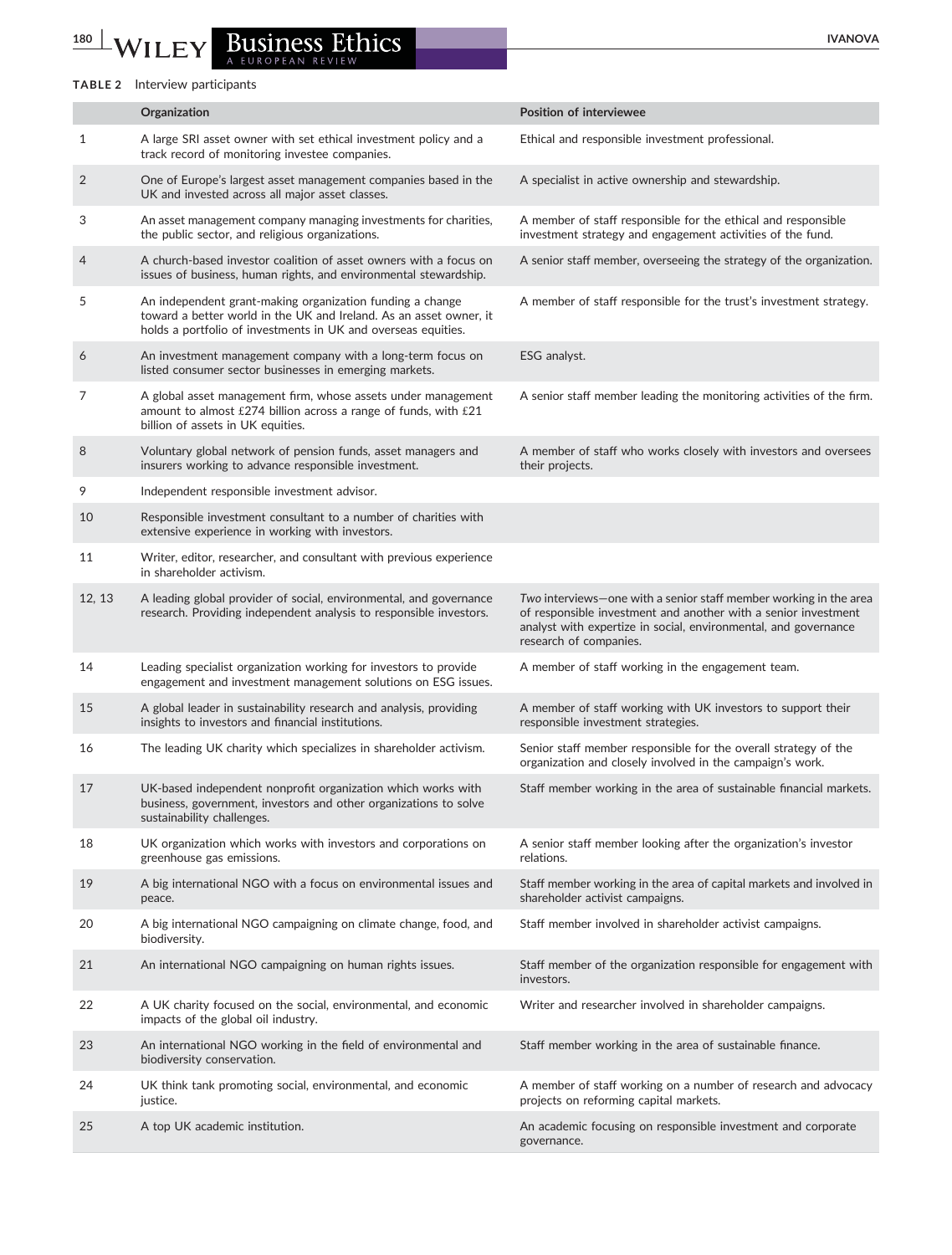with a one-sided view of a topic if individuals recommend like-minded people as potential interviewees. To mitigate this problem, the snowballing sampling method was supplemented with a purposive technique which ensured that the researcher maintained a certain level of control over the sample in two ways—by directing key insiders as to the identities of individuals to whom they refer and by making a decision in terms of which of the potential informants would be interviewed (Bernard, 2002; Noy, 2008). A consideration was given to participants' experience (time spent in the organization) and knowledge of the responsible investment industry, alongside their involvement in different shareholder activist campaigns. The researcher investigated each organization's webpage and relevant documents to confirm the suitability of the interviewee, with a focus on those considered to be the most information rich participants, capable of providing a balanced and objective perspective. The snowballing strategy facilitated the gaining of access to senior level participants who have limited time and was also of benefit for gaining their trust.

#### 4.3 <sup>|</sup> Data analysis

To analyze the data, the interviews were first transcribed and transformed into a coherent narrative (Silverman, 1993). The data were then thematically analyzed. This entailed condensing the data set (Coffey & Atkinson, 1996) by assigning codes to text of varying size such as words, sentences, and paragraphs (Miles & Huberman, 1994). Interviewees were allowed to comment on the interview transcripts resulting in clarification of the interpretation. A data-led approach to coding resulted in initial codes being generated for aspects of the data which seemed important. After a careful reading and re-reading of the interviews, initial codes were joined together in a meaningful way to form themes, based on repetitions and similarities across participants. Each theme represented a different challenge to active ownership and the number of times each of these was mentioned by different respondents was recorded. The themes were then ranked in descending order according to their prevalence in interview extracts. Table 3 provides a summary of the results and the ranking. The themes are ranked by "most often mentioned" in interviewee extracts—it would be inaccurate to draw conclusions about the importance of each factor on the basis of this ranking as this will likely vary among different stakeholders and depend on their characteristics, motivations, and perspectives. Rather, the results provide "a middle ground," an insight into the challenges that are relevant to a wider group of stakeholders with diverse inter-

TABLE 3 Main findings

ests. The next section discusses in greater detail the findings and compares the results with insights from the existing literature.

### 5 <sup>|</sup> CHALLENGES TO THE EFFECTIVE MONITORING OF THE CORPORATION: EMPIRICAL FINDINGS

Despite the fact that shareholder activism has passed through a process of maturation expressed in its adoption by an increasing number of large institutional investors (Sparkes & Cowton, 2004), a number of obstacles still exist and restrict investors' ability to effectively monitor investee companies. Understanding these impediments is of importance for policy makers trying to incentivize active ownership behavior, for NGOs wanting to influence the investment community, and for researchers seeking to explain investor behavior. Table 3 reveals the findings by listing the most widely cited challenges to active ownership identified by interviewees. The table ranks them according to the number of interviewees that have recognized each of the factors as a barrier.

#### 5.1 <sup>|</sup> Misalignment of interests

To begin with, the results provide empirical evidence for McCahery et al.'s (2016) claim that the structure of the investment management industry impedes intervention as this was identified as a challenge by the greatest number of interviewees (11 out of 25). The decline of individual shareholdings and the reduction of investments in equities by pension funds and insurers have resulted in asset managers (or fund managers) becoming the dominant players in the investment chain (Kay, 2012). Asset managers are those who most often exercise the rights of active ownership associated with voting, or the buying and selling of shares. Despite this, their appointment, monitoring, and remuneration are based on short-term performance to the detriment of long-term value creation, as explained by one responsible investment consultant:

> The main problem is fund managers are paid on short-term performance. You cannot expect someone who is incentivized on a short-term basis to think about the medium or long-term (Fieldwork Interview, RI consultant, 2013).

The situation creates a misalignment of interests between shareowners (the beneficiaries), some of which are long-term investors, and the actions of fund managers:

| Rank | Impediment to active ownership                                              | Number of interviewees who have<br>identified it as a challenge |
|------|-----------------------------------------------------------------------------|-----------------------------------------------------------------|
|      | Misalignment of interests within the investment chain                       | 11                                                              |
| $2=$ | Lack of sufficient company transparency and investor experience in activism | 10                                                              |
| $2=$ | Internal conflicts of interest                                              | 10                                                              |
|      | Diversified portfolios and resource scarcity                                | 8                                                               |
|      | Client inertia                                                              |                                                                 |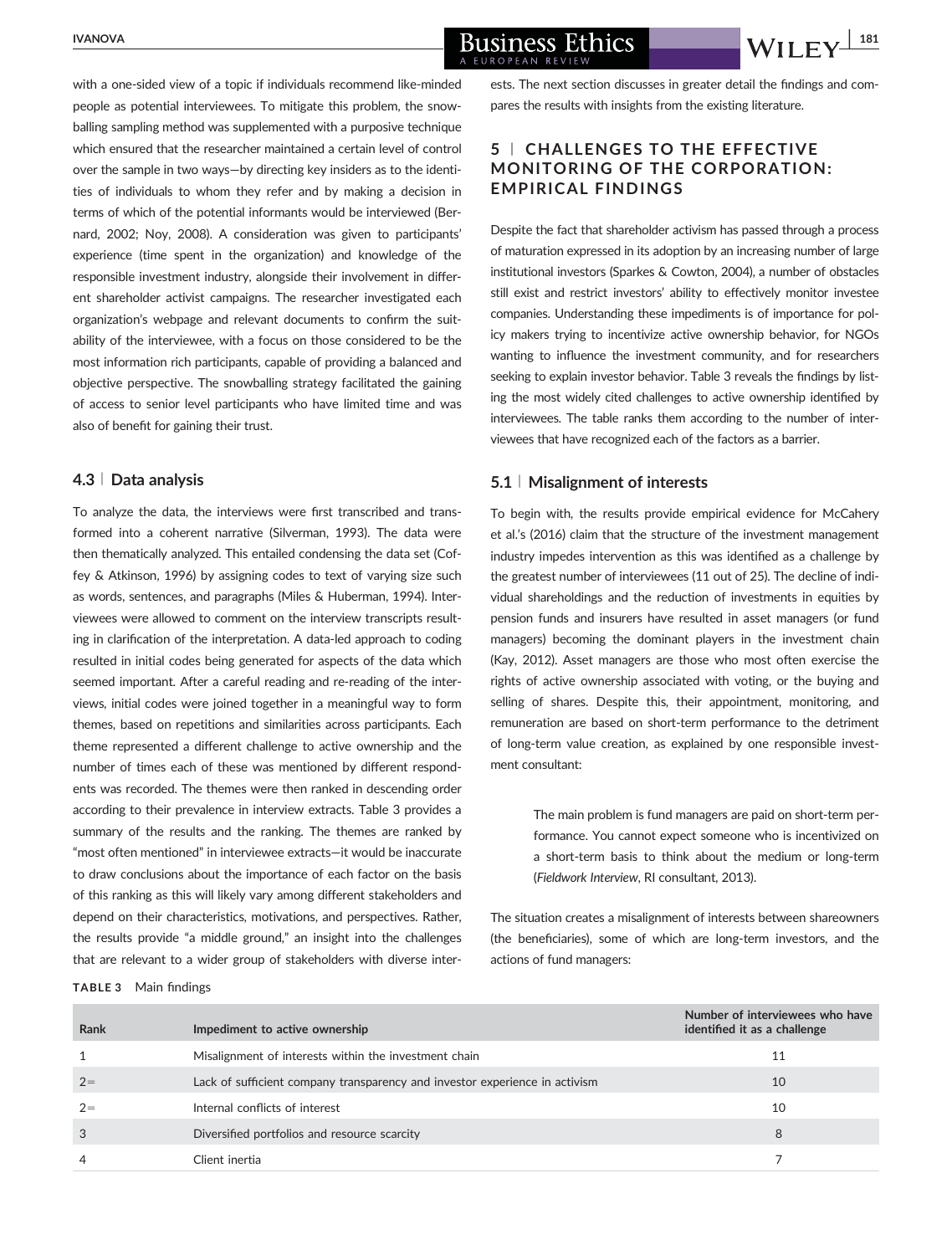#### WILEY BUSINESS Ethics A EUROPEAN REVIEW

The system is not working well... in the short term asset owners put the money with the fund manager, whose yearly bonus depends on really short-term performance against an index of stocks, and sustainability factors are not top priority. So, there's a mismatch between the incentives of the fund manager and the need for the client, the pension fund, for a much more long-term, sustainability oriented approach (Fieldwork Interview, NGO leading expert in RI, 2013).

Models of managerial myopia which suggest that executives of firms with high levels of transient investor ownership exhibit increased myopic behavior (Bushee, 1998; Matsumoto, 2002) could be applied to the behavior of fund managers. The structure of the market characterized by remuneration based on short-term performance drives myopia in fund managers.

Quarterly company reporting, which places a focus on the financial performance of the company's share price in the immediate future is another factor which only serves to exacerbate the problem according to interviewees. As a senior member responsible for the ethical investment strategy of an asset management company argues:

> The most difficult part of it is quarterly reporting. The absolute focus on trying to deliver returns on a quarterly by quarterly basis and having that perception that a client would leave you because you've dragged below the line on that level is ridiculous and that's what is stopping effective stewardship to create long-term investment (Fieldwork Interview, asset manager, 2013).

The structure of the market is also believed to not be functioning properly due to the fact that price signals are much clearer in the short term —the financial impact of issues such as climate change is not reflected in financial calculations.

#### 5.2 <sup>|</sup> Company transparency and investor experience in activism

The second most commonly cited challenge to investor activism relates to two issues—on the one hand, the lack of sufficient information on companies' social and environmental activities and, on the other hand, the lack of investor experience in terms of how to effectively engage with companies. Surveys of the ethical investment scene conducted by researchers identify information as the key to effective action (see Domini & Kinder, 1984; Ward, 1986). Yet, interviewed investors reported that their time and resources were scarce, limiting their ability to focus on ESG issues and to ascertain with clarity the problems with targeted companies on the ground. This observation was also reaffirmed by the responsible investments specialists and NGO members interviewed:

> Asset managers and asset owners tend to be relatively underinformed and dependent on narrow streams of information

from industry analysts, rating agencies and other companies (Fieldwork Interview, NGO, 2013).

In addition, respondents identified that the main challenge stems from quantifying the financial impact that ESG factors are having on a portfolio:

> The challenges are to identify what potential measurable impacts on the bottom line do ESG issues have and that's often difficult to do (Fieldwork Interview, research and engagement services provider, 2013).

> The financial impacts resulting from sustainability, for example brand equity benefits, are very hard to measure. It is hard to link a positive approach to a wide range of sustainability issues with better returns for investors (Fieldwork Interview, asset manager, 2013).

In such a context, investors' reliance on company information becomes crucial. However, the current study suggests that company transparency is identified by interviewees as lacking sufficient detail. The need for more adequate information disclosure in annual reports is reflected in the words of one respondent working in the sustainability department of a major fund management firm:

> It is sometimes not easy to understand to what extent a company is exposed to an issue, so better disclosure from companies might be useful (Fieldwork Interview, asset manager, 2013).

These results are substantiated by the previous literature. Harte, Lewis, and Owen (1991) assess the usefulness of the annual report for providing information on investment decisions and conclude that respondents share a strong degree of consensus about the insufficiency of information provided for appraising a company's performance in the area of CSR. In a similar vein, Perks, Rawlinson, and Ingram (1992, p. 62) argue that most annual reports "contain little to indicate companies' environmental activities" and Revelli and Viviani (2015) comment on the much less stringent reporting for social and ethical aspects compared with economic aspects.

Apart from sufficient information on company activities and the impact of ESG on financial returns, the findings reveal that activist investors often lack knowledge on how to conduct a successful engagement. As Becht et al. (2010) suggest, in the UK context, most investors tend to engage privately with companies via dialogue. However, there are few alternatives in cases when this engagement route proves ineffective:

> Investors do talk to the companies but, if nothing improves, they keep their investment and there are no implications. This makes management question the saliency and the urgency of this engagement (Fieldwork Interview, academic expert in RI, 2013).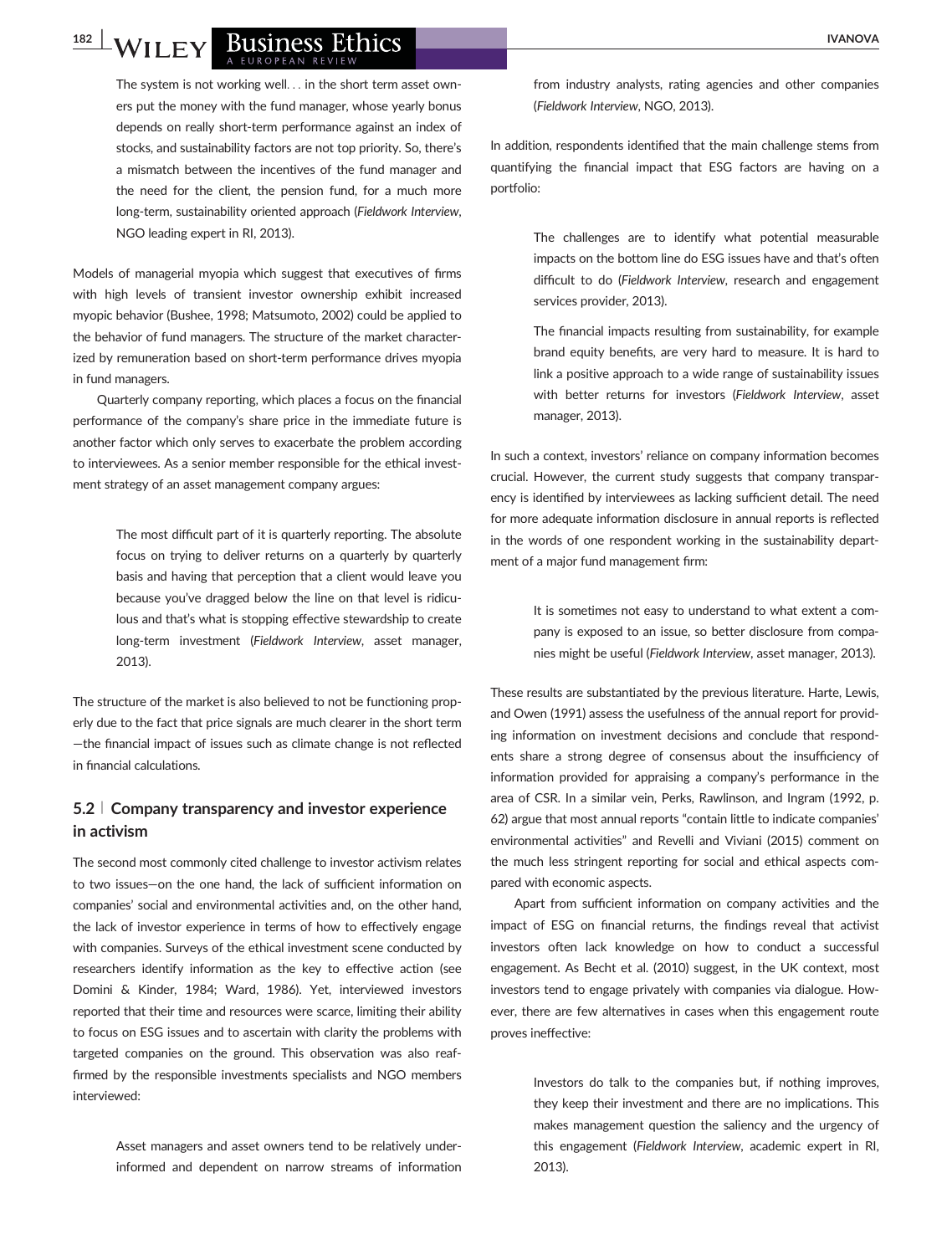# $\frac{NANOVA}{NANOVA}$  Business Ethics  $\frac{183}{NII}$

Public activism in the form of AGM attendance and filing of shareholder resolutions is one avenue for escalating an engagement. It is much more frequently used in the United States compared to the UK due to a regulatory system which facilitates access to corporate proxy statements (Louche & Lydenberg, 2006) and to cultural differences between UK and transatlantic investors (Ivanova, 2016). This failure to go beyond private dialogue could be explained by a lack of experience in other forms of shareholder activism:

> To go to an AGM to ask a question you got to know what you do, how you do that, if you are going to table a resolution at an AGM, knowing how to present a resolution (Fieldwork Interview, asset owner, 2013).

More broadly, evidence of lack of investor experience in responsible investment is also found in a study by Sievanen (2014), who discovers that key decision makers face difficulties in defining RI in practice and implementing it at the individual and organizational levels.

#### 5.3 <sup>|</sup> Internal conflicts of interest

The results show that conflicts of interest are also considered as a barrier to stewardship. Consistent with previous literature discussed above (McCahery et al., 2016), it was discovered that investors are sometimes reluctant to engage because they feel this could have a negative impact on their future ability to communicate with management and their relationship with the targeted company:

> Investors in the UK are very concerned about upsetting the company and having the good dialogue channel closed (Fieldwork Interview, NGO, 2013).

> Institutional shareholders need to be able to say they had X number of meetings with X number of people in the company, and they feel they won't get into those meetings, if they challenge the companies too robustly (Fieldwork Interview, RI consultant, 2013)

Similar to the findings of Brickley, Lease, and Smith (1988) and Cvijanovic, Dasgupta, and Zachariadis (2016) a small number of interviewees expressed the view that fund managers may refrain from contradicting management because of existing business ties and interlocked interests with the company:

> Many fund managers are not very different from the companies they invest in, they are very big companies, they have in many ways the same interests, and they probably have senior executives who are on the board of other companies, which makes engagement difficult (Fieldwork Interview, NGO, 2013).

However, what was interesting to note was that the greatest emphasis was on internal conflicts of interest within institutional investors them-

selves and on conflicts of interest between investors who engage collaboratively on a topic. On the first point, interviewees suggested that often times the socially responsible investment department of an institution expresses interest in engaging on a specific topic, but this is met with disagreement from the equities department, or a lack of support from senior management:

> Sometimes in a financial institution the CSR department is separated from the equity team, so the equity team do their investment, the CSR team do their engagement, but there is no connection between the two (Fieldwork Interview, academic expert in RI, 2013).

> There are internal issues within institutional shareholders that are challenges to actual effective shareholder activism. Maybe the SRI team really want to do something, but the traditional equity team won't let them and that's a completely internal thing (Fieldwork Interview, RI consultant, 2013).

As shareholders generally have diversified portfolios and hold small stakes in any given company, cooperation between them is key to influencing corporate strategy (Marinetto, 1998). However, conflicts of interest also arise during collaborative engagements between investors due to the existence of what Scott (1985, p. 51) terms a "constellation of interests." The empirical data suggests that the divergent interests of investors and their different time horizons (transient versus dedicated investors as labeled by Bushee, 1998) undermine the impact of their campaign:

> Collaboration by multiple investors is more persuasive to companies, but not always that easy to achieve because in engagement activities each participant has its own agenda and views (Fieldwork Interview, ESG senior investment analyst, 2013).

#### 5.4 <sup>|</sup> Diversified portfolios and resource scarcity

Diffuse ownership—a central characteristic of the Anglo-American model of corporate governance—is another challenge to effectively monitoring the corporation according to interviewees. Useem (1993) draws on the idea of resource dependency as a critical lever of power to explain that the power of company B over company A is a result of the reliance of A on the resources of B. Therefore, when ownership is dispersed, there are so many shareholders that the corporation is dependent on no one in particular.

Large publicly traded corporations, each owned by many shareholders, came into being at the end of the 19th and the beginning of the 20th century as a result of the absorption of a considerable number of small and medium-sized companies (Bakan, 2005). Bakan (2005) argues that, in these large corporations, the thousands, or even hundreds of thousands of shareholders, have little influence over managerial decisions. As individuals, their power is diluted and their broad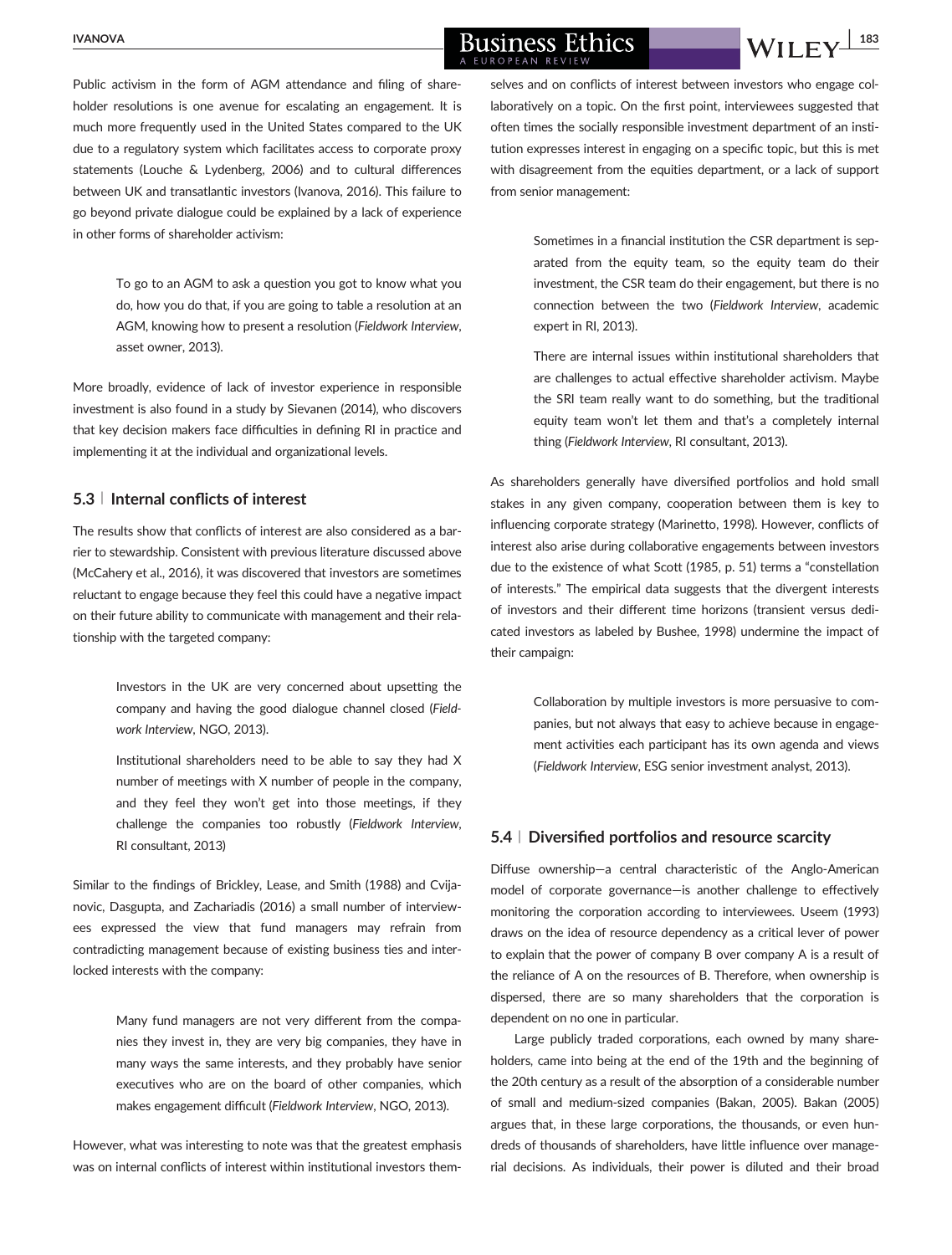## THEY BUSINESS Ethics **Figure 18 and 1999**

dispersion also precludes them from acting collectively. The latter statement is substantiated by the empirical findings of the study:

> The main issue is that the ownership is very dispersed. We normally only own a small fraction of the company, so it's the variety of shareholders that companies have and the different levels of interest in exercising stewardship (Fieldwork Interview, asset owner, 2013).

Having a diversified portfolio of shares dilutes the influence of investors, making it more difficult for them to organize and collaborate effectively. Another factor which diminishes their influence vis-à-vis management is the lack of sufficient resources (both people and time) that would otherwise facilitate an investor campaign:

> Resources, that's the single biggest challenge. If you invest, like we do, in hundreds and hundreds of companies, to research them properly, to understand the issues that they face, and to engage with them effectively over a period of time, is very resource intensive (Fieldwork Interview, asset manager, 2013).

These results are consistent with previous literature. Wen (2009) cites the diffused ownership structure characteristic of the Anglo-American model of corporate governance as a defining factor in the passivity of institutional investors and their preference for exit (selling of shares) over voice (monitoring). A survey of 143 large institutional investors across countries conducted by McCahery et al. (2016) also reveals that respondents identify lack of resources, small stakes in companies, and diversified portfolios across many companies as barriers to monitoring management.

#### 5.5 <sup>|</sup> Client inertia

The fifth and final challenge to active ownership is the lack of client demand for engagement on ESG issues. This refers to insufficient oversight of fund managers by their clients—asset owners such as pension funds, charities, foundations, insurance and sovereign wealth funds, and retail investors, which do not incorporate sustainability considerations in fund managers' mandates and do not encourage them to engage with investee companies with a view to improving their social and environmental practices:

> A lot of the people we talk to in the asset management world say "Look, we really want to do this, but we get so little demand from clients. We just don't get pension funds asking us about social and environmental issues" (Fieldwork Interview, NGO working closely with investors, 2013).

> Fund managers are paid to do a job and, if they are not incentivized, and in fact are actively disincentivized, from being active owners of companies, then they are not going to do it (Fieldwork Interview, RI consultant, 2013).

Change has to come from client demand and wider societal expectations (Fieldwork Interview, asset owner, 2013).

Although not limited to one type of asset owner, such inertia is particularly problematic for pension funds, given their large shareholdings and their fiduciary duty, or legal obligation to act in the best interests of pension savers. Pension funds in the UK are among the largest assetowning types of investors (Maslakovic, 2011) and the UK is the second largest market after the United States with about 10% of the world's total pension assets. Hess (2007) expresses optimism about the ability of public pension funds to act as a powerful catalyst for change in the social and environmental practices of companies, and believes they can serve as surrogate regulators. In similarity to these arguments, as early as the 1970s, Drucker (1976) also acknowledged the importance of the growth of private pension provision and of pension funds who have become the controlling owners of America's largest companies. Yet, despite their potential for bringing about change, the current empirical findings, as well as previous research (Hess, 2007), suggest that, in their majority, pension funds, alongside other types of asset owners, are currently not acting as long-term stewards.

This lack of oversight on the part of pension funds could be explained by looking further down the investment chain to their clients —the pension savers. British sociologist Robin Blackburn's (2002) main argument is that employees (pension savers) should exercise democratic control over corporations and should ensure that their practices benefit them, their families, and the communities they live in rather than the financial services industry. The findings of this study suggest that there is demand from within the investment management industry for pension savers to become more involved and express their views on how their money is managed. Furthermore, their involvement is seen as a factor that could drive a change toward greater active ownership by asset owners:

> Change in the behaviour of investors towards greater engagement is possible if more pension scheme beneficiaries were asking about these issues (Fieldwork Interview, fund manager, 2013).

> I would love there to be an opportunity for the beneficiaries to express pleasure or concern at the execution by the individual fund managers of the Stewardship Code (Fieldwork Interview, fund manager, 2013).

Clark and Hebb (2004) criticize Drucker's argument on the basis that he fails to outline the mechanisms by which such dispersed ownership can be unified to undertake concerted action. According to Clark and Hebb (2004), although the role of pension savers is widely discussed, they are unable to sustain their position as central actors. Instead, they envision a world where pension funds act as single industry players who take decisions on behalf of pension savers but are not controlled by them. Previous studies have suggested that NGOs can serve as the mechanism that unifies pension savers to undertake concerted action and to regain center stage and show evidence that pension savers can be mobilized around a particular issue (Richardson, 2007). However,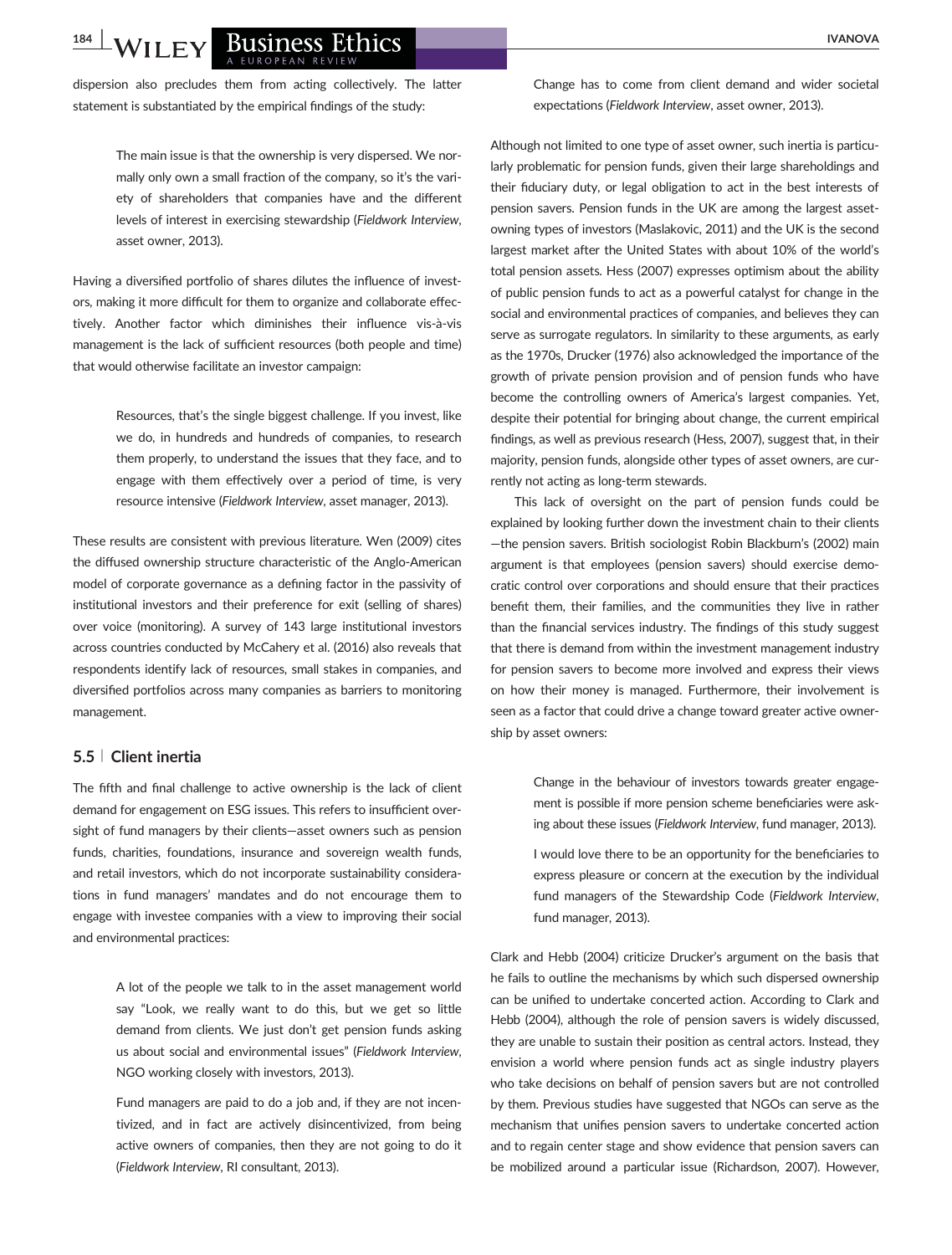#### $\frac{NANOVA}{NANOVA}$  Business Ethics  $\frac{1.185}{NII}$  Will Fy  $\frac{1.185}{NII}$ A EUROPEAN REVIEW

important as savers might be, the empirical findings suggest that the movement that empowers people to know where their pension savings are invested and to push for change is still in its nascent state and, as argued by a sustainability research expert at a mainstream fund manager:

> At the moment, a relatively tiny proportion of pension savers ask any questions at all about these issues and some pension funds use that as an excuse to do nothing. So the more pension savers ask, the better (Fieldwork Interview, fund manager, 2013).

#### 6 <sup>|</sup> Implications and conclusion

The current study, based on a total of 25 qualitative interviews, has systematically discussed the challenges to investor stewardship in the UK context. The literature on the subject suggests that institutional investors' ability to monitor the corporation is hindered by a number of different factors. The free rider problem occupies a central place in the discussion. Shleifer and Vishny (1986) argue that large shareholders have an incentive to monitor because the return on their shares is big enough to cover the monitoring costs. However, other smaller shareholders also benefit from gains on their shares. According to Grossman and Hart (1980), minority shareholders wishing to free ride on the improvements generated by a corporate raider diminish the potential profit the activist investor can generate. This leads to failed takeover bids and a situation where bad management is not penalized. Research predicts that the larger stake size of shareholders (Agrawal & Mandelker, 1992), as well as a larger number of blockholders (Edmans & Manso, 2011; Noe, 2002), reduce the free rider problem. It is interesting to note that, although featuring prominently in the literature, only a very small number of interviewees in the study identified the free rider problem as a challenge to engagement.

Investor activism may also be hindered by fears of breaching legal rules. In an effort to explain the drivers of shareholder passivity in the United States, David and Thompson (1994) cite diversification requirements that prohibit banks and mutual funds from owning control blocks that would otherwise increase their influence (Roe, 1991), as well as rules that make collaborative action between investors difficult (i.e., rule 13D in the United States or the risk of making a public offer in Europe).

In addition, conflicts of interest can serve as a deterrent to investors who want to engage with management. Brickley et al. (1988) provide evidence that certain types of investors such as insurance companies, banks, and trusts are less likely to oppose management when voting on antitakeover amendments because of existing business relations they have with the firms. Similarly, Cvijanovic et al. (2016) find that business ties with portfolio firms lead to pro-management voting by mutual funds. A survey of 142 large institutional investors by McCahery et al. (2016) confirms that conflicts of interest are of importance as the results reveal that investors believe monitoring leads to problems with receiving information from targeted firms. From a theoretical perspective, Juravle and Lewis's (2008) framework also cites

conflicts of interest as an institutional impediment to engagement. Nevertheless, the framework does not draw a distinction between internal and external conflicts, nor does it reflect on the relevant importance of one versus the other. Similarly, previous research cited above (Brickley et al., 1988; McCahery et al., 2016) remains silent on the subject of internal conflicts of interest and instead emphasizes external conflicts between institutional investors and companies. However, the findings of this study place an emphasis on the importance of internal conflicts of interest within institutional investors themselves as an inhibiting factor which prevents effective monitoring. It was discovered that different departments within institutions often have differing views on whether the organization should engage or not.

The structure of the investment management industry and the corporate governance framework within which investors operate can also be impediments to shareholder activism. For example, fund managers may not engage due to a lack of encouragement by asset owners who do not reward activism (McCahery et al., 2016). In the context of the Anglo-American corporate governance model, the deeply rooted idea of shareholder value, the highly diversified ownership structure and liquid markets, are all factors that minimize the incentives for monitoring (Wen, 2009). The results provide empirical evidence which validates existing inferences made in the literature about the misalignment of interests within the investment management industry (McCahery et al., 2016) and the dispersed ownership structure of the Anglo-American corporate governance system. It is interesting to note that the most commonly cited challenge in this paper bears no relation with the individual preferences of investors and instead has to do with the structure of the investment management industry which results in misalignment of interests. This conclusion also has implications for policy makers as it reveals that the barriers are great in scale and would be facilitated at least in part by regulation.

The findings are largely consistent with previous theoretical and empirical studies which cite free rider problems, conflicts of interest, lack of information and diffused ownership as barriers (Coffee, 1991; Cvijanovic et al., 2016; Duan, Hotchkiss, & Jiao, 2016; Grossman & Hart, 1980; Harte et al., 1991). However, the study contributes to the existing literature by shedding light on barriers which have so far been unexplored, for example, the existence of client inertia in terms of engagement on ESG issues, internal conflicts of interest, and lack of investor experience in activism. Juravle and Lewis's (2008) theoretical framework could thus be extended by adding the "client inertia" variable to the "institutional impediments" level, as well as "insufficient experience" to the "organizational impediments" level. In addition, the paper has discovered that shareholder activism is also inhibited by inconclusive evidence regarding the link between sustainability and financial performance and the impact of ESG factors on investment portfolios. Indeed, the empirical literature to date has provided mixed results with regard to the link between shareholder activism and corporate financial performance, with scholars reporting positive (Cunat et al., 2012; Klein & Zur, 2009), negative (Cai & Walkling, 2011; Karpoff, Malatesta, & Walkling, 1996), and insignificant market reactions to activism (Agrawal, 2012; Revelli & Viviani, 2015). According to Revelli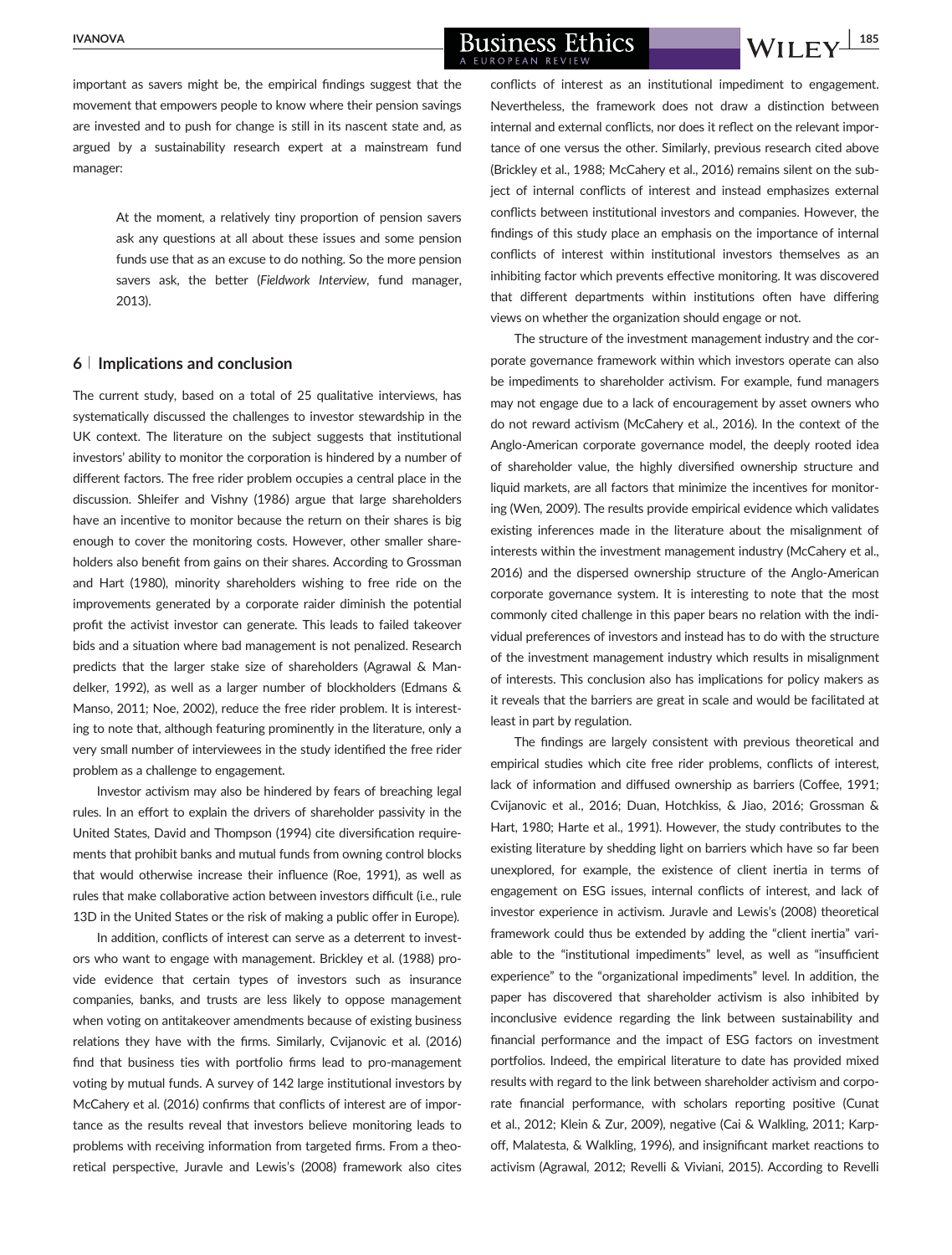# VILEY BUSINESS Ethics

and Viviani (2015) such divergent results are due to the heterogeneity of SRI definitions and the methodologies used to measure its effects. Although the lack of consensus on the topic is universally accepted, the current paper provides evidence of the effects of this lack of consensus on investor behavior. The paper has contributed to the monitoring versus short-termism debate in the literature by going beyond traditional explorations of the characteristics of active investors and the link between stewardship and financial performance. Instead, the study has explored an alternative research question which considers the structural conditions and macro environmental factors that hinder active investors' monitoring activities. The research also contributes to the work of Juravle and Lewis (2008) by providing a more detailed view of how organizational and institutional factors can serve as impediments to investor activism.

In view of the importance of identifying the impact of ESG factors on financial performance, and given the conflicting views in the literature, future research could work toward establishing a greater degree of consensus on the topic. This would require better operationalization and consistent use of concepts across studies, as well as more studies quantifying the impact of monitoring on returns. The current paper has shed light into the challenges faced by institutional investors in the UK, but future research could explore the barriers in different geographical contexts. In addition, research could analyze the root causes of client inertia and study pension savers' general awareness and willingness to adopt a more involved role in their investments. Given the fact that the misalignment of interests was identified as the most significant barrier by interviewees, future enquiry could focus on advancing ways of reforming the structure of the investment management industry by proposing alternatives to existing institutional logics.

#### ACKNOWLEDGMENT

This work was supported by the Economic and Social Research Council [grant number ES/J500197/1].

#### CONFLICT OF INTEREST

Author Mila Ivanova declares that she has no conflict of interest.

#### **NOTE**

 $1$  Cowton (1994, p. 215) defines SRI as "the exercise of ethical and social criteria in the selection and management of investment portfolios." In this study, the term responsible investment is shortened from socially responsible investment (SRI). Responsible investment is an umbrella term that encompasses a variety of investor strategies—both passive investing (negative and positive screening) and active investing (shareholder activism or monitoring) (see the 2014 European Sustainable Investment Forum's SRI survey which outlines these strategies in detail).

#### **REFERENCES**

Activist Insight (2016). Activist investing: An annual review of trends in shareholder activism. Retrieved from [http://www.activistinsight.com/](http://www.activistinsight.com/amp/issues/The%20Activist%20Investing%20Annual%20Review%202016._260.pdf) [amp/issues/The%20Activist%20Investing%20Annual%20Review%](http://www.activistinsight.com/amp/issues/The%20Activist%20Investing%20Annual%20Review%202016._260.pdf) [202016.\\_260.pdf](http://www.activistinsight.com/amp/issues/The%20Activist%20Investing%20Annual%20Review%202016._260.pdf)

- Aggarwal, R., Erel, I., Ferreira, M., & Matos, P. (2011). Does governance travel around the world? Evidence from institutional investors. Journal of Financial Economics, 100(1), 154–181.
- Agrawal, A. K. (2012). Corporate governance objectives of labor union shareholders: Evidence from proxy voting. Review of Financial Studies, 25(1), 187–226.
- Agrawal, A., & Mandelker, N. (1992). Shark repellents and the role of institutional investors in corporate governance. Managerial and Decision Economics, 13(1), 15–22.
- Aguilera, R., Williams, C., Conley, J., & Rupp, D. (2006). Corporate governance and social responsibility: A comparative analysis of the UK and the US. Corporate Governance: An International Review, 14(3), 147–157.
- Almazan, A., Hartzell, J. C., & Starks, L. T. (2005). Active institutional shareholders and costs of monitoring: Evidence from executive compensation. Financial Management, 34(4), 5–34.
- Alvesson, M., & Deetz, S. (2000). Doing critical management research. London: Sage.
- Back, K., Li, T., & Ljungqvist, A. (2015). Liquidity and governance. ECGI Finance working paper No. 388. Available at SSRN: https://ssrn.com/ abstract=2350362.
- Bakan, J. (2005). The corporation: The pathological pursuit of profit and power. New York, NY: Free Press.
- Becht, M., Franks, J., Mayer, C., & Rossi, S. (2010). Returns to shareholder activism: Evidence from a clinical study of the Hermes UK focus fund. Review of Financial Studies, 22(8), 3093–3129.
- Becht, M., & Roell, A. (1999). Blockholding in Europe: An international comparison. European Economic Review, 43(4–6), 1049–1056.
- Bernard, H. R. (2002). Research methods in anthropology: Qualitative and quantitative methods (3rd ed.). Walnut Creek, CA: AltaMira Press.
- Black, B. (1990). Shareholder passivity re-examined. Michigan Law Review, 89(3), 520–608.
- Blackburn, R. (2002). Banking on death or investing in life: The history and future of pensions. London: Verso.
- Bratton, W., & Wachter, M. (2010). The case against shareholder empowerment. University of Pennsylvania Law Review, 158, 653–728.
- Brickley, J., Lease, R., & Smith, C. (1988). Ownership structure and voting on antitakeover amendments. Journal of Financial Economics, 20, 267–292.
- Bryman, A. (2008). Social research methods (3rd ed.). Oxford: Oxford University Press.
- Bushee, B. (1998). The influence of institutional investors on myopic R&D investment behaviour. The Accounting Review, 73(3), 305–333.
- Bushee, B. (2001). Do institutional investors prefer near-term earnings over long-run value? Contemporary Accounting Research, 18(2), 207–246.
- Cai, J., & Walkling, R. A. (2011). Shareholders' say on pay: Does it create value? Journal of Financial and Quantitative Analysis, 46(2), 299–339.
- Callen, J. L., & Fang, X. (2013). Institutional investor stability and crash risk: Monitoring versus short-termism? Journal of Banking & Finance, 37(8), 3047–3063.
- Campbell, D., & Cowton, J. C. (2015). Method issues in business ethics research: Finding credible answers to questions that matter. Business Ethics: A European Review, 24(1), 3–10.
- Carleton, W., Nelson, J., & Weisbach, M. (1998). The influence of institutions on corporate governance through private negotiations: Evidence from TIAA-CREF. The Journal of Finance, 53(4), 1335–1362.
- Cella, C., Ellul, A., & Giannetti, M. (2013). Investors' horizons and the amplification of market shocks. Review of Financial Studies, 26(7), 1607–1648.
- Chen, X., Harford, J., & Li, K. (2007). Monitoring: Which institutions matter? Journal of Financial Economics, 86(2), 279–305.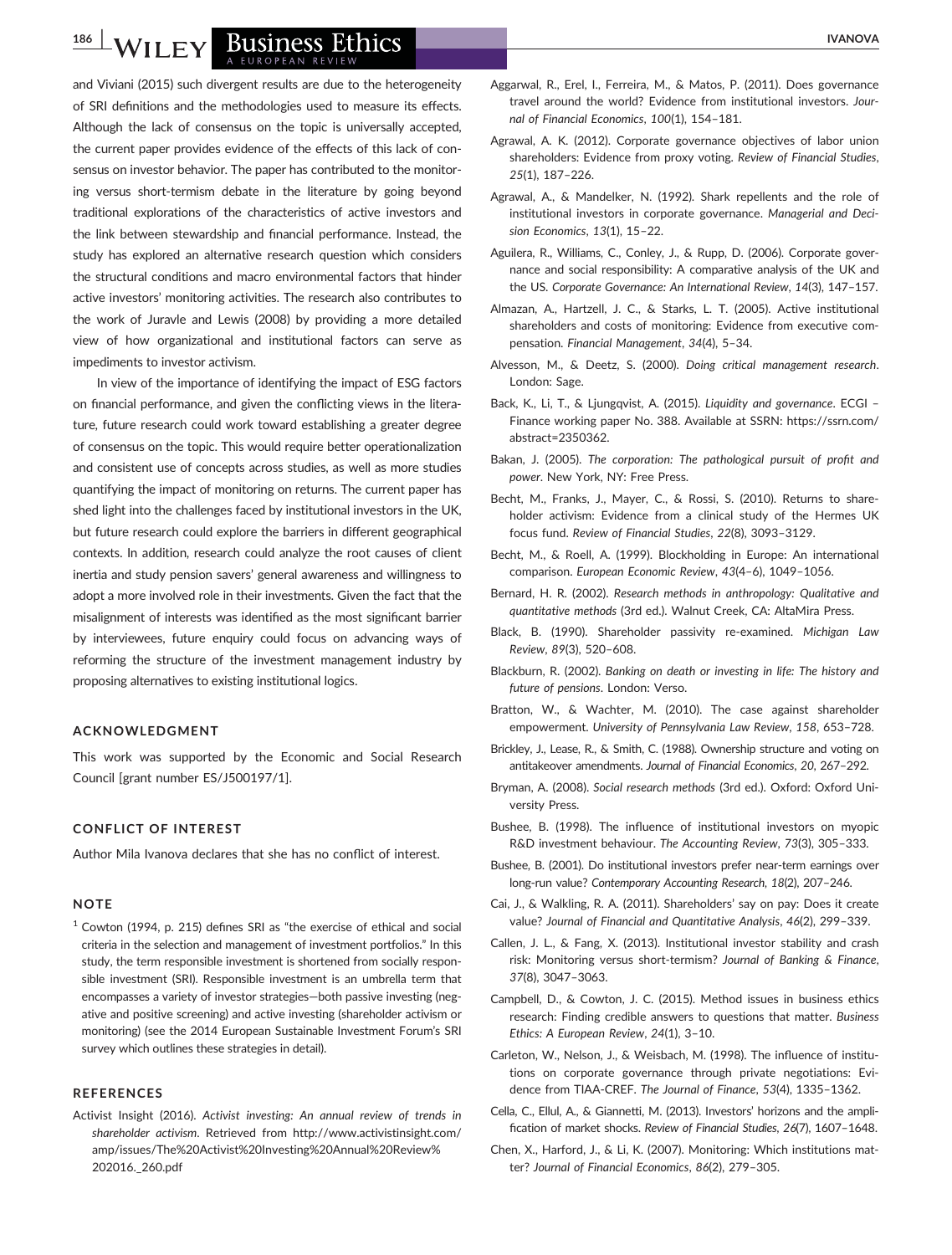#### $\frac{NANOVA}{NANOVA}$  Business Ethics  $\frac{1.87}{NII}$   $\frac{1.87}{NII}$ EUROPEAN REVIEV

- Clark, G., & Hebb, T. (2004). Pension fund corporate engagement. The Fifth Stage of Capitalism'. Relations Industrielles/Industrial Relations, 59(1), 142–171.
- Clark, G. L., & Knight, E. R. (2006). Institutional investors, the political economy of corporate disclosure, and the market for corporate environmental and social responsibility: Implications from the UK Companies Act (2006). 2008 Industry Studies Conference Paper. Retrieved from [http://ssrn.com/abstract](http://ssrn.com/abstract=1123550)=[1123550](http://ssrn.com/abstract=1123550).
- Coffee, J. (1991). Liquidity versus control: The international investor as corporate monitor. Columbia Law Review, 91(6), 1277–1368.
- Coffey, A., & Atkinson, P. (1996). Making sense of qualitative data: Complementary research strategies. London: Sage.
- Cowton, C. J. (1994). The development of ethical investment products. In A. R. Prindl & B. Prodhan (Eds.), ACT Guide to Ethical Conflicts in Finance (pp. 213–232). Oxford: Blackwell.
- Creswell, J. W. (2003). Research design. Qualitative, quantitative and mixed methods approaches. Thousand Oaks, CA: Sage.
- Cunat, V., Gine, M., & Guadalupe, M. (2012). The vote is cast: The effect of corporate governance on shareholder value. The Journal of Finance, 67(5), 1943–1977.
- Cvijanovic, D., Dasgupta, A., & Zachariadis, K. E. (2016). Ties that bind: How business connections affect mutual fund activism. The Journal of Finance, 71(6), 2933–2966.
- David, G. F., & Thompson, T. A. (1994). A social movement perspective on corporate control. Administrative Science Quarterly, 39(1), 141–173.
- David, P., Hitt, M. A., & Gimeno, J. (2001). The influence of activism by institutional investors on R&D. The Academy of Management Journal, 44(1), 144–157.
- Davis, G. (2008). A new finance capitalism? Mutual funds and ownership re-concentration in the United States. European Management Review, 5(1), 11–21.
- Dimson, E., Karakas, O., & Li, X. (2015). Active ownership. Review of Financial Studies, 28(12), 3225–3268.
- Dobrzynski, J. (1993). Relationship investing. Business Week, March 15, 68–75.
- Domini, A. L., & Kinder, P. D. (1984). Ethical investing. Wokingham: Addison Wesley.
- Drucker, P. (1976). The unseen revolution: How pension fund socialism came to America. New York, NY: Harper & Row.
- Duan, Y., Hotchkiss, E., & Jiao, Y. (2016). Business ties and information advantage: Evidence from mutual fund trading. Working Paper, Boston College. Available at SSRN: https://ssrn.com/abstract=1787200.
- Edmans, A., & Manso, G. (2011). Governance through trading and intervention: A theory of multiple blockholders. Review of Financial Studies, 24(7), 2395–2428.
- Elyasiani, E., & Jia, J. J. (2008). Institutional ownership stability and BHC performance. Journal of Banking & Finance, 32(9), 1767–1781.
- Eurosif (2012). European SRI Study 2012. Retrieved from [http://www.](http://www.eurosif.org/publication/european-sri-study-2012) [eurosif.org/publication/european-sri-study-2012/](http://www.eurosif.org/publication/european-sri-study-2012)
- Eurosif (2014). European SRI Study 2014. Retrieved from [http://www.](http://www.eurosif.org/publication/view/european-sri-study-2014) [eurosif.org/publication/view/european-sri-study-2014/](http://www.eurosif.org/publication/view/european-sri-study-2014).
- Faure-Grimaud, A., & Gromb, D. (2004). Public trading and private incentives. Review of Financial Studies, 17(4), 985–1014.
- Financial Reporting Council (2012). The UK stewardship code: September 2012. London: FRC.
- Gillan, S. L., & Starks, L. T. (2007). The evolution of shareholder activism in the United States. Journal of Applied Corporate Finance, 19(1), 55–73.
- Goergen, M. (2007). What do we know about different systems of corporate governance? Journal of Corporate Law Studies, 8(1), 1–15.
- Graves, S., & Waddock, S. (1990). Institutional ownership and control: Implications for long-term corporate strategy. Academy of Management Executive, 4, 75–83.
- Greenwood, R., & Schor, M. (2009). Investor activism and takeovers. Journal of Financial Economics, 92(3), 362–375.
- Grossman, S., & Hart, O. (1980). Takeover bids, the free-rider problem, and the theory of the corporation. Bell Journal of Economics, 11(1), 42–64.
- Gubrium, F., & Holstein, J. (Eds.) (2002). Handbook of interview research: Context and methods. London: Sage Publications.
- Harte, G., Lewis, L., & Owen, D. (1991). Ethical investment and the corporate reporting function. Critical Perspectives on Accounting, 2(3), 227–253.
- Helwege, J., Intintoli, V. J., & Zhang, A. (2012). Voting with their feet or activism? Institutional investors' impact on CEO turnover. Journal of Corporate Finance, 18(1), 22–37.
- Hess, D. (2007). Public pensions and the promise of shareholder activism for the next frontier of corporate governance: Sustainable economic development. Virginia Law & Business Review, 2(2), 222–253.
- Hoffman, A. J. (1996). A strategic response to investor activism. Sloan Management Review, 37(2), 51–64.
- Ivanova, M. R. (2016). Shareholder activism and the ethical harnessing of institutional investors: The unique case of ShareAction. Critical Perspectives on International Business, 12(2), 189–214.
- Jackson, G. (2008). Comment: A new finance capitalism? Explaining the persistence of exit over voice in contemporary corporate governance. European Management Review, 5(1), 23–26.
- Janakiraman, S., Radhakrishnan, S., & Tsang, A. (2010). Institutional investors, managerial ownership, and executive compensation. Journal of Accounting, Auditing and Finance, 25(4), 673–707.
- Juravle, C., & Lewis, A. (2008). Identifying impediments to SRI in Europe: A review of the practitioner and academic literature. Business Ethics: A European Review, 17(3), 285–310.
- Kahan, M., & Rock, E. (2007). Hedge funds in corporate governance and corporate control. University of Pennsylvania Law Review, 155(5), 1021–1093.
- Karpoff, J. M., Malatesta, P. H., & Walkling, R. A. (1996). Corporate governance and shareholder initiatives: Empirical evidence. Journal of Financial Economics, 42(3), 365–395.
- Kay, J. (2012). The Kay review of UK equity markets and long-term decision making. Retrieved from [http://www.bis.gov.uk/assets/BISCore/](http://www.bis.gov.uk/assets/BISCore/business-law/docs/K/12-917-kay-review-of-equity-markets-final-report.pdf) [business-law/docs/K/12-917-kay-review-of-equity-markets-](http://www.bis.gov.uk/assets/BISCore/business-law/docs/K/12-917-kay-review-of-equity-markets-final-report.pdf)final[report.pdf](http://www.bis.gov.uk/assets/BISCore/business-law/docs/K/12-917-kay-review-of-equity-markets-final-report.pdf)
- Khorana, A., Hoover, E., Shivdasani, A., Sigurdsson, G., & Zhang, M. (2013). Rising tide of global shareholder activism. New York, NY: Citi's Financial and Strategy Group.
- Klein, A., & Zur, E. (2009). Entrepreneurial shareholder activism: Hedge funds and other private investors. The Journal of Finance, 64(1), 187–229.
- Kolstad, I. (2016). Three questions about engagement and exclusion in responsible investment. Business Ethics: A European Review, 25(1), 45–58.
- La Porta, R., Lopez-de-Silanes, F., Shleifer, A., & Vishny, R. W. (1998). Law and finance. Journal of Political Economy, 106(6), 1113–1155.
- Lewis, J., & Nicholls, C. (2014). Design issues. In J. Ritchie, J. Lewis, G. Elam, R. Tennant, & N. Rahim (Eds.), Qualitative research practice: A guide for social science students and researchers. (pp. 47–76) London: Sage Publications.
- Louche, C., & Lydenberg, S. (2006). Socially responsible investment: Differences between Europe and United States. Working Paper Series 2006/